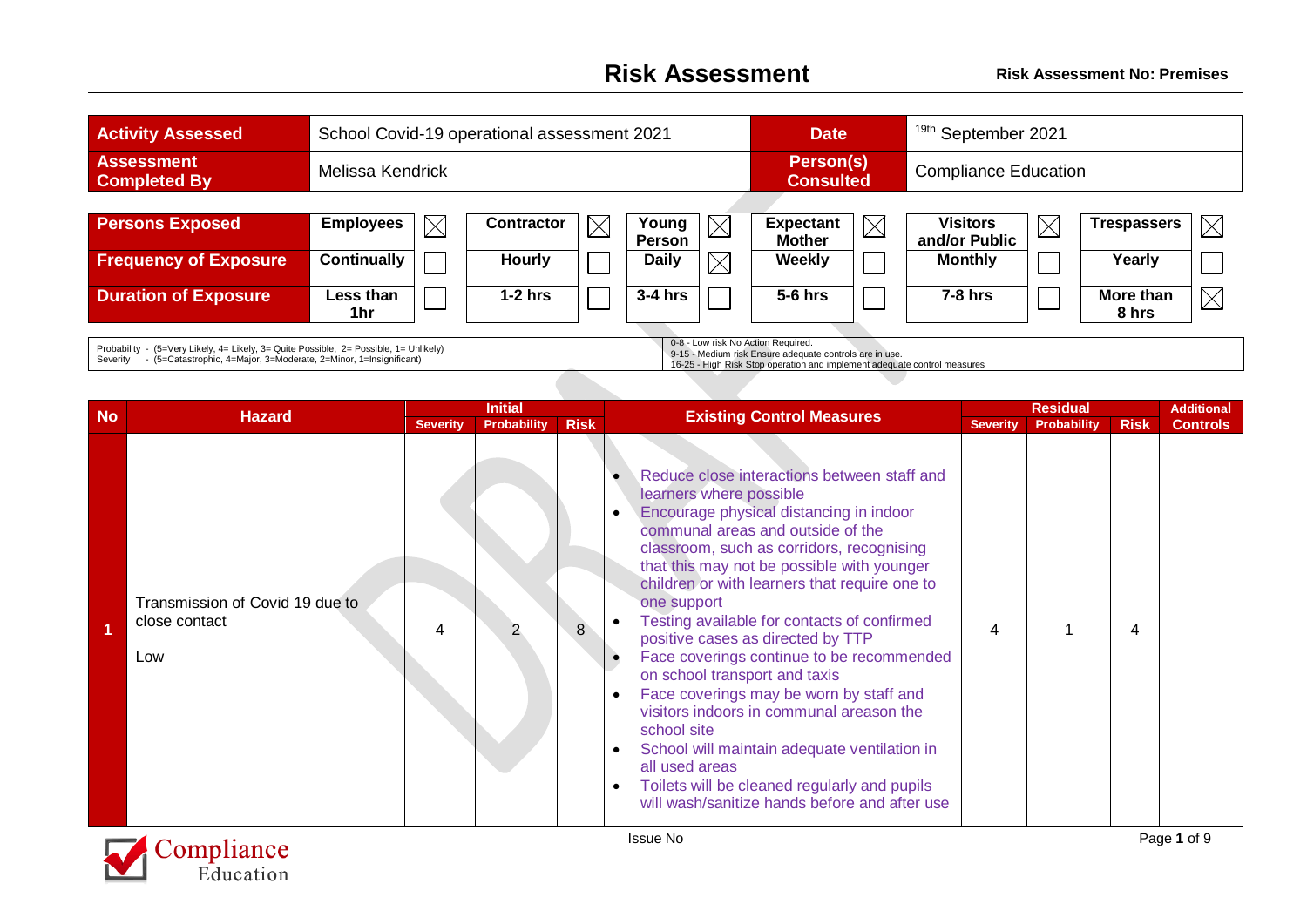| <b>No</b>               | <b>Hazard</b>                                                |                 | <b>Initial</b>     |             | <b>Residual</b>                                                                                                                                                                                                                                                                                                                                                                                                                                                                                                                                                                                                                                                                                                                                                                                                                                                                                                                                                                                                                                                                                                                                                                                                                                |             | <b>Additional</b>                                                                                                             |
|-------------------------|--------------------------------------------------------------|-----------------|--------------------|-------------|------------------------------------------------------------------------------------------------------------------------------------------------------------------------------------------------------------------------------------------------------------------------------------------------------------------------------------------------------------------------------------------------------------------------------------------------------------------------------------------------------------------------------------------------------------------------------------------------------------------------------------------------------------------------------------------------------------------------------------------------------------------------------------------------------------------------------------------------------------------------------------------------------------------------------------------------------------------------------------------------------------------------------------------------------------------------------------------------------------------------------------------------------------------------------------------------------------------------------------------------|-------------|-------------------------------------------------------------------------------------------------------------------------------|
|                         |                                                              | <b>Severity</b> | <b>Probability</b> | <b>Risk</b> | <b>Existing Control Measures</b><br><b>Severity</b><br>Probability                                                                                                                                                                                                                                                                                                                                                                                                                                                                                                                                                                                                                                                                                                                                                                                                                                                                                                                                                                                                                                                                                                                                                                             | <b>Risk</b> | <b>Controls</b>                                                                                                               |
|                         |                                                              |                 |                    |             | All pupils, staff and visitors will wash/sanitise<br>$\bullet$<br>hands before entering the building.<br>Implement arrangements aimed at reducing                                                                                                                                                                                                                                                                                                                                                                                                                                                                                                                                                                                                                                                                                                                                                                                                                                                                                                                                                                                                                                                                                              |             | Maintain<br>cleaner<br>on site<br>during<br>day                                                                               |
| $\overline{\mathbf{2}}$ | Transmission of Covid 19 due to<br>close contact<br>Moderate | 4               | 3                  | 12          | close interactions between staff and learners.<br>This may include:<br>not holding large group gatherings<br>$\circ$<br>such as whole school/ whole phase<br>assemblies<br>maintain the use of internal one-way<br>systems<br>using outdoor spaces where possible<br>$\circ$<br>Physical distancing of adults in place in<br>classrooms depending on room capacity and<br>risk assessment, recognising that this may<br>not be possible with younger children or with<br>learners that require one to one support<br>Targeted/focused testing used where there<br>are local risks identified by TTP. Testing<br>$\overline{2}$<br>4<br>available for contacts of confirmed positive<br>cases<br>Face coverings are not routinely<br>recommended outdoors, but should be worn<br>in communal areas and in classrooms if<br>adults wish to.<br>Face coverings continue to be recommended<br>on school transport (taxi)<br>Encourage wearing of face coverings by staff<br>and visitors in schools when moving around<br>communal areas outside of the classroom,<br>such as corridors<br>School will maintain adequate ventilation in<br>all used areas<br>Where possible separate toilets will be<br>provided for different groups of learners, | 8           | Additiona<br>I hand<br>saitizers<br>fixed to<br>wall<br>througho<br>ut the<br>wall -<br>hall,<br>classroo<br>ms<br>Office etc |

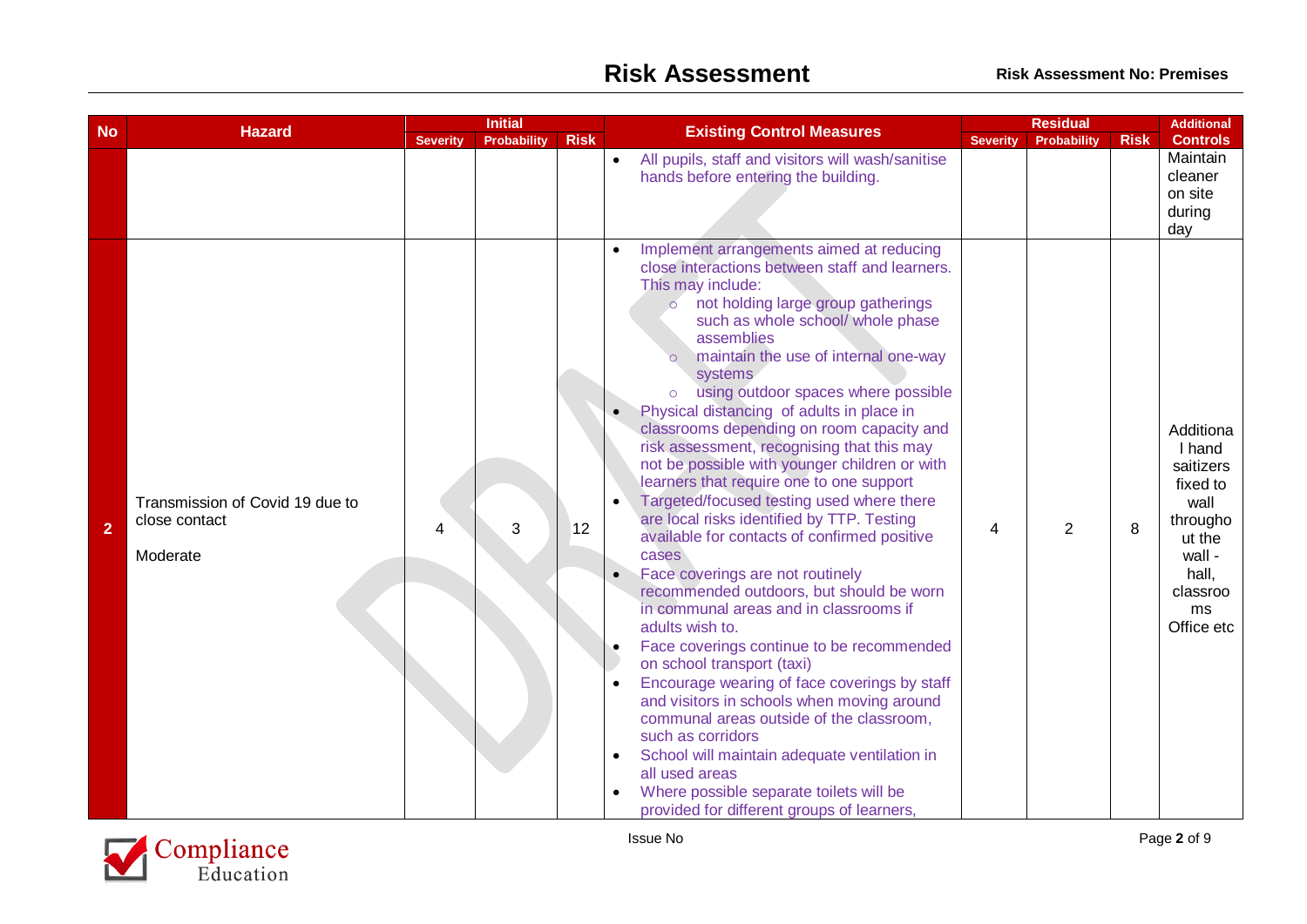|           | <b>Hazard</b>                                            |                 | <b>Initial</b>     |             | <b>Existing Control Measures</b>                                                                                                                                                                                                                                                                                                                                                                                                                                                                                                                                                                                                                                                                                                                                                                                                                                                                                                                                                                                                                                                                                                                                                                                         |                 | <b>Residual</b>    |             |                 |
|-----------|----------------------------------------------------------|-----------------|--------------------|-------------|--------------------------------------------------------------------------------------------------------------------------------------------------------------------------------------------------------------------------------------------------------------------------------------------------------------------------------------------------------------------------------------------------------------------------------------------------------------------------------------------------------------------------------------------------------------------------------------------------------------------------------------------------------------------------------------------------------------------------------------------------------------------------------------------------------------------------------------------------------------------------------------------------------------------------------------------------------------------------------------------------------------------------------------------------------------------------------------------------------------------------------------------------------------------------------------------------------------------------|-----------------|--------------------|-------------|-----------------|
| <b>No</b> |                                                          | <b>Severity</b> | <b>Probability</b> | <b>Risk</b> |                                                                                                                                                                                                                                                                                                                                                                                                                                                                                                                                                                                                                                                                                                                                                                                                                                                                                                                                                                                                                                                                                                                                                                                                                          | <b>Severity</b> | <b>Probability</b> | <b>Risk</b> | <b>Controls</b> |
|           |                                                          |                 |                    |             | toilets will be cleaned regularly and pupils will<br>wash/sanitize hands before and after use<br>All pupils, staff and visitors will wash/sanitise<br>hands before entering the building.<br>Implement arrangements aimed at reducing                                                                                                                                                                                                                                                                                                                                                                                                                                                                                                                                                                                                                                                                                                                                                                                                                                                                                                                                                                                    |                 |                    |             |                 |
| 3         | Transmission of Covid 19 due to<br>close contact<br>High |                 | 4                  | 16          | close interactions between staff and learners.<br>This may include:<br>o not holding large group gatherings<br>such as assemblies<br>the use of one-way systems<br>using outdoor spaces where possible<br>floor signage reduced<br>$\circ$<br>Physical distancing encouraged in<br>classrooms. This may include forward facing<br>desks depending on room capacity and risk<br>assessment, recognising that this may not be<br>possible with younger children or with<br>learners that require one to one support<br>Twice weekly LFD testing available for staff<br>to help identify and isolate asymptomatic<br>cases as soon as possible<br>Face coverings should be worn by staff and<br>visitors in schools when moving around<br>indoor communal areas outside of the<br>classroom, such as corridors, where physical<br>distance cannot be maintained<br>School will maintain adequate ventilation in<br>all used areas<br>Where possible separate toilets will be<br>provided for different groups of learners, and<br>toilets will be cleaned regularly and pupils will<br>wash/sanitize hands before and after use<br>All pupils, staff and visitors will wash/sanitise<br>hands before entering the building. | 4               | $\overline{2}$     | 8           |                 |

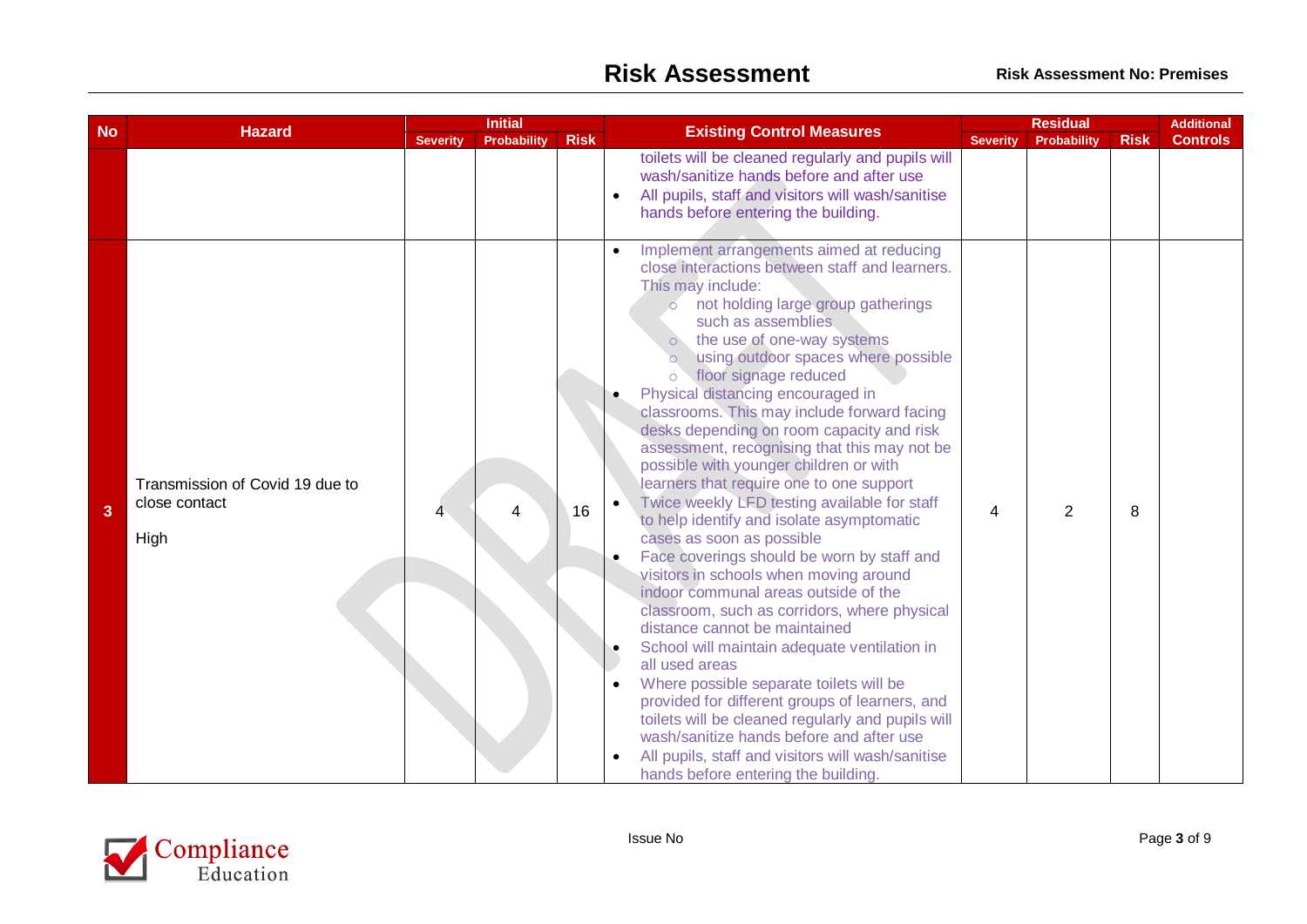| <b>No</b> |                                                               |                 | <b>Initial</b>     |             |                        |                                                                                                                                                                                                                                                                                                                                                                                                                                                                                                                                                                                                                                                                                                                                                                                                                                                                                                                                                                                                                                                                                                                                                                                                                                          |                 | <b>Residual</b>    |             | <b>Additional</b> |
|-----------|---------------------------------------------------------------|-----------------|--------------------|-------------|------------------------|------------------------------------------------------------------------------------------------------------------------------------------------------------------------------------------------------------------------------------------------------------------------------------------------------------------------------------------------------------------------------------------------------------------------------------------------------------------------------------------------------------------------------------------------------------------------------------------------------------------------------------------------------------------------------------------------------------------------------------------------------------------------------------------------------------------------------------------------------------------------------------------------------------------------------------------------------------------------------------------------------------------------------------------------------------------------------------------------------------------------------------------------------------------------------------------------------------------------------------------|-----------------|--------------------|-------------|-------------------|
|           | <b>Hazard</b>                                                 | <b>Severity</b> | <b>Probability</b> | <b>Risk</b> |                        | <b>Existing Control Measures</b>                                                                                                                                                                                                                                                                                                                                                                                                                                                                                                                                                                                                                                                                                                                                                                                                                                                                                                                                                                                                                                                                                                                                                                                                         | <b>Severity</b> | <b>Probability</b> | <b>Risk</b> | <b>Controls</b>   |
| 4         | Transmission of Covid 19 due to<br>close contact<br>Very High | Δ               |                    | 16          | $\bullet$<br>$\bullet$ | Reduce close interactions between learners<br>to the lowest practical level. This may include<br>the measures set out at the High level as well<br>as introduction of contact groups and<br>potentially pausing after school/breakfast<br>provision, or team sports where necessary<br>and advised by TTP/PHW<br>Physical distancing of adults with adults and<br>recognising that this may not be possible with<br>younger children or with learners that require<br>one to one support<br>Twice weekly LFD testing available for staff<br>help identify and isolate asymptomatic cases<br>as soon as possible<br>Face coverings continue to be recommended<br>on school transport (Taxi)<br>Face coverings should be worn by staff and<br>visitors in all indoor areas, including<br>classrooms, where physical distance cannot<br>be maintained<br>School will maintain adequate ventilation in<br>all used areas<br>Where possible separate toilets will be<br>provided for different groups of learners,<br>where this is not possible toilets will be<br>cleaned regularly and pupils will<br>wash/sanitize hands before and after use<br>All pupils, staff and visitors will wash/sanitise<br>hands before entering the building. | 4               | $\overline{2}$     | 8           |                   |
| 5         | School closure and reopening                                  | 4               | 3                  | 12          | $\bullet$              | The school is inspected weekly to maintain<br>the security of the building<br>All statutory checks are completed<br>All non-critical business infrastructure<br>electrical appliances are turned off and plugs<br>removed from sockets.                                                                                                                                                                                                                                                                                                                                                                                                                                                                                                                                                                                                                                                                                                                                                                                                                                                                                                                                                                                                  | 4               | 1                  | 4           |                   |

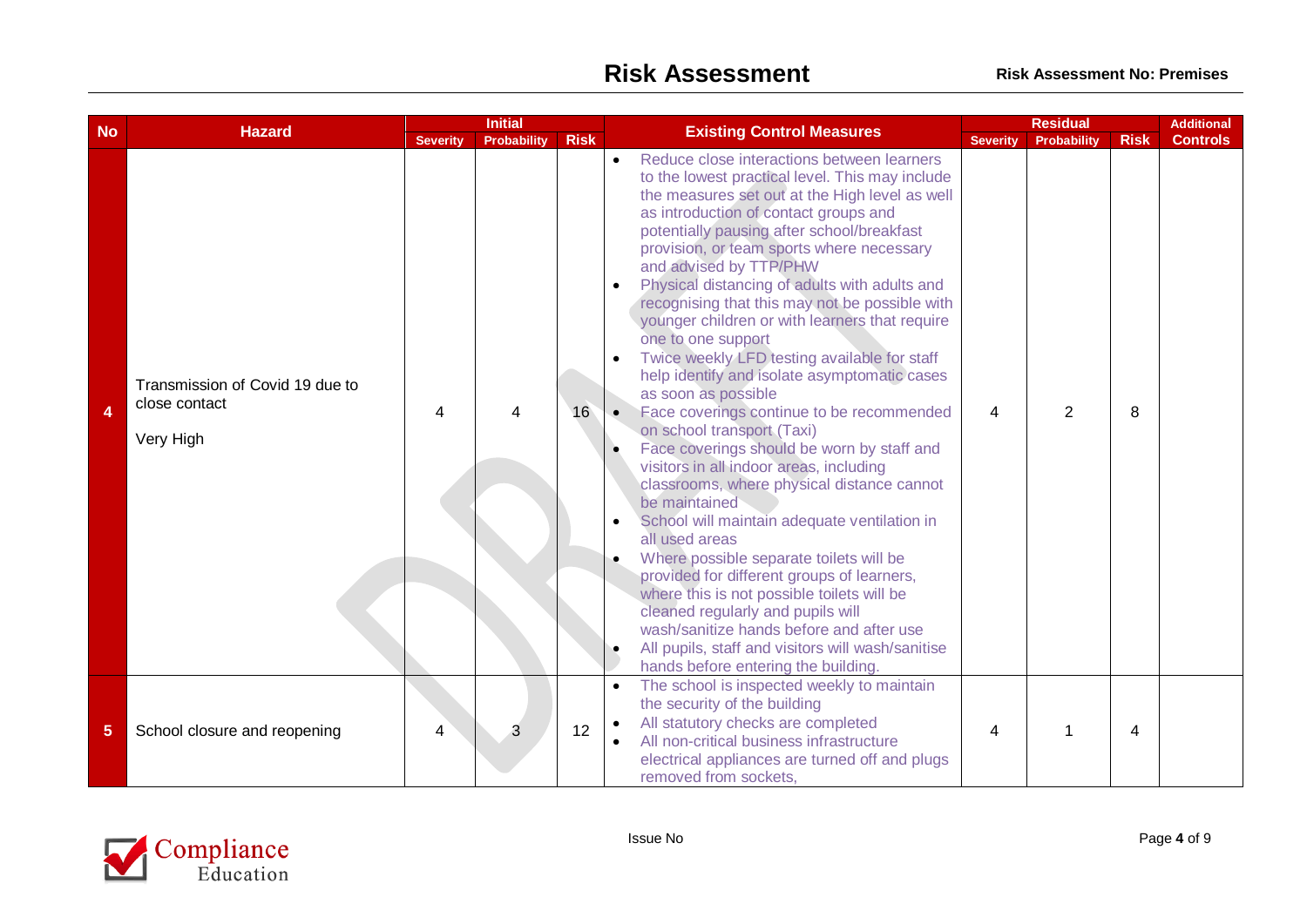|           | <b>Hazard</b>                             |                 | <b>Initial</b>     |             | <b>Existing Control Measures</b> |                                                                                                                                                                                                                                                                                                                                                                                                                                                                                                                                                                                                                                                                                                                                                                                                                                                                                                                                                                                                                                                                                                                                                                                                                                                                                                                                                                       |                 | <b>Residual</b>    |             | <b>Additional</b> |
|-----------|-------------------------------------------|-----------------|--------------------|-------------|----------------------------------|-----------------------------------------------------------------------------------------------------------------------------------------------------------------------------------------------------------------------------------------------------------------------------------------------------------------------------------------------------------------------------------------------------------------------------------------------------------------------------------------------------------------------------------------------------------------------------------------------------------------------------------------------------------------------------------------------------------------------------------------------------------------------------------------------------------------------------------------------------------------------------------------------------------------------------------------------------------------------------------------------------------------------------------------------------------------------------------------------------------------------------------------------------------------------------------------------------------------------------------------------------------------------------------------------------------------------------------------------------------------------|-----------------|--------------------|-------------|-------------------|
| <b>No</b> |                                           | <b>Severity</b> | <b>Probability</b> | <b>Risk</b> |                                  |                                                                                                                                                                                                                                                                                                                                                                                                                                                                                                                                                                                                                                                                                                                                                                                                                                                                                                                                                                                                                                                                                                                                                                                                                                                                                                                                                                       | <b>Severity</b> | <b>Probability</b> | <b>Risk</b> | <b>Controls</b>   |
|           |                                           |                 |                    |             | $\bullet$<br>$\bullet$           | All water supplies isolated at the mains and<br>where possible we will drain down all water<br>systems.<br>All waste is removed and external bins are<br>securely placed away from the building.<br>Head/SLT to be notified.                                                                                                                                                                                                                                                                                                                                                                                                                                                                                                                                                                                                                                                                                                                                                                                                                                                                                                                                                                                                                                                                                                                                          |                 |                    |             |                   |
| 6         | Staff and students displaying<br>symptoms | 4               |                    | 16          | $\bullet$<br>$\bullet$           | Staff and Students displaying symptoms of<br>Coronavirus will be sent home and asked to<br>follow TTP system. https://gov.wales/test-<br>trace-protect-html<br>Where necessary the infected person will be<br>moved to a designated isolation room whilst<br>arrangements are made for the person to be<br>collected and taken home. A dedicated toilet<br>has been made available. In a case of a<br>positive result, these areas will be deep<br>cleaned and if necessary fogged before use.<br>Suitable PPE is available for staff where<br>social distancing cannot be maintained.<br>Staff and Students who have been in contact<br>with the ill person will wash their hands<br>thoroughly for 20 seconds.<br>A staffing overview is in place to ensure safe<br>staffing levels are achievable, agreed<br>established and monitored appropriate to<br>group sizes/ pupil needs and the activities<br>required.<br>If a pupil is sent home with a suspected case<br>their work area will be cleaned and wiped<br>down, with PPE available for staff.<br>Where pupils cannot attend site distance<br>learning will be available via the electronic<br>links. If whole class/year group closure is<br>advised by TTP due to cluster outbreak<br>Online learning will resume.<br>If staff member or student develops<br>symptoms off site they must not attend site | 4               | $\overline{2}$     | 8           |                   |

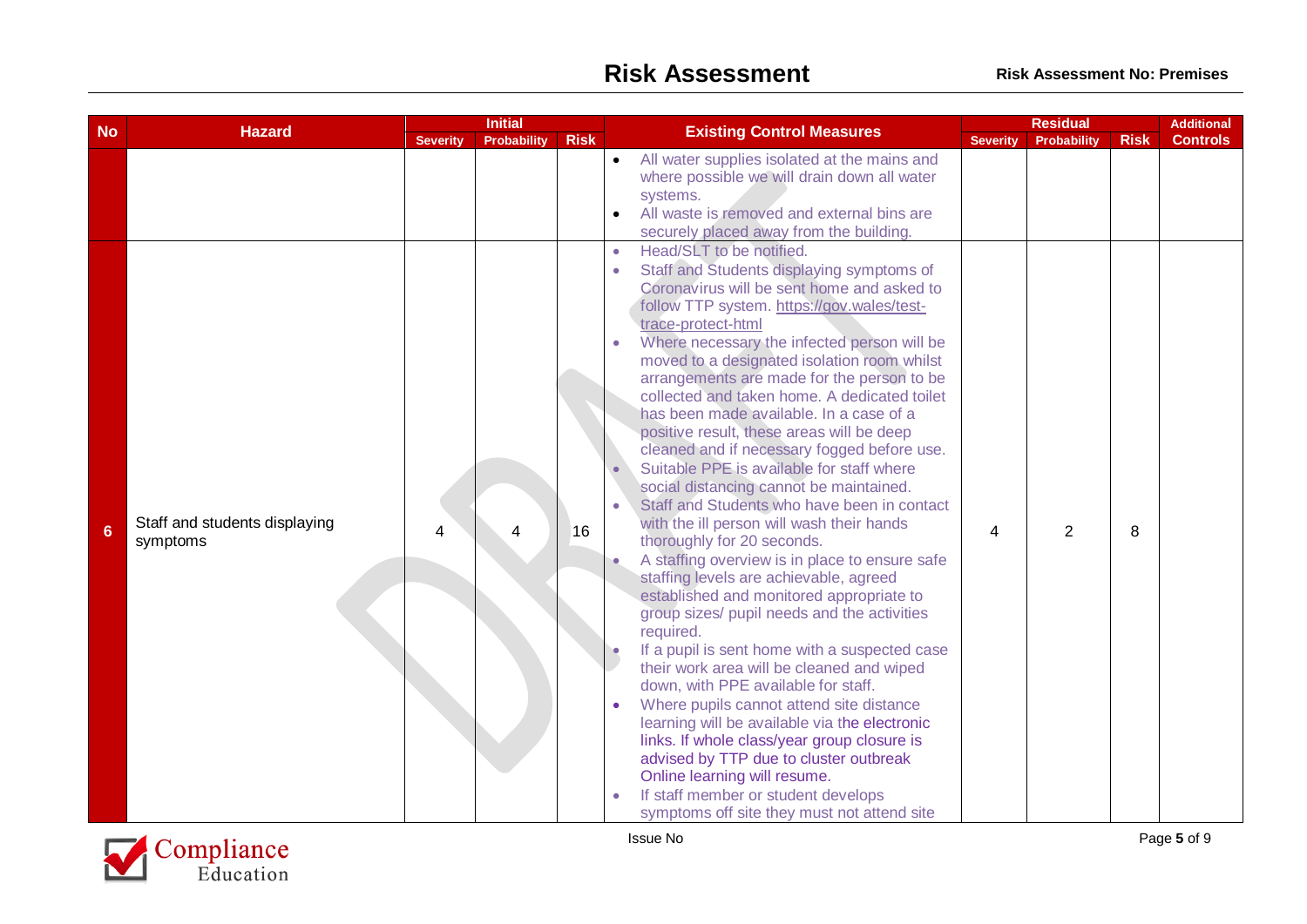## **Risk Assessment Risk Assessment No: Premises**

|                |                                                           |                 | <b>Initial</b>     |             |                                                                                                                                                                                                                                                                                                                                                                                                                                                                                                                                                                                                                                                                         | <b>Residual</b>         |             |                | <b>Additional</b> |
|----------------|-----------------------------------------------------------|-----------------|--------------------|-------------|-------------------------------------------------------------------------------------------------------------------------------------------------------------------------------------------------------------------------------------------------------------------------------------------------------------------------------------------------------------------------------------------------------------------------------------------------------------------------------------------------------------------------------------------------------------------------------------------------------------------------------------------------------------------------|-------------------------|-------------|----------------|-------------------|
| <b>No</b>      | <b>Hazard</b>                                             | <b>Severity</b> | <b>Probability</b> | <b>Risk</b> | <b>Existing Control Measures</b>                                                                                                                                                                                                                                                                                                                                                                                                                                                                                                                                                                                                                                        | <b>Severity</b>         | Probability | <b>Risk</b>    | <b>Controls</b>   |
|                |                                                           |                 |                    |             | and will follow local government guidance for<br>isolation / testing.<br><b>Positive Result</b><br>Welsh TTP to be followed.<br>The school will work closely with the Local<br>Health Protection Team and follow their<br>advice.                                                                                                                                                                                                                                                                                                                                                                                                                                       |                         |             |                |                   |
| $\overline{7}$ | Unable to social distance on public<br>transport          | 4               | $\overline{4}$     | 16          | <b>Public Transport</b><br>Staff and Students are advised to practice<br>$\bullet$<br>social distancing and to follow current<br>government guidelines.<br><b>Car Sharing</b><br>All Staff will avoid car sharing where possible<br>if not from the same contact group or<br>extended household.<br>WG recommends alternative forms of travel<br>are used in place of car sharing                                                                                                                                                                                                                                                                                       | $\overline{\mathbf{4}}$ | 1           | $\overline{4}$ |                   |
| 8              | Unable to social distance when<br>administering first aid | 4               |                    | 16          | The school will ensure an adequate number<br>of First Aiders (Paediatric First Aid for EYFS,<br>First Aid at Work, Emergency First Aid) are<br>always available.<br>The school will ensure all First Aiders receive<br>refresher training as required<br>For advice on CPR during COVID-19 please<br>follow the link below<br>https://www.resus.org.uk/covid-19-<br>resources/covid-19-resources-general-<br>public/resuscitation-council-uk-statement-<br>covid-19<br><b>RIDDOR</b><br>The school will work closely with the Local<br>Health Protection Team and follow their<br>advice<br>The school will contact Compliance<br>Education and LA corporate health and | 4                       |             | 4              |                   |

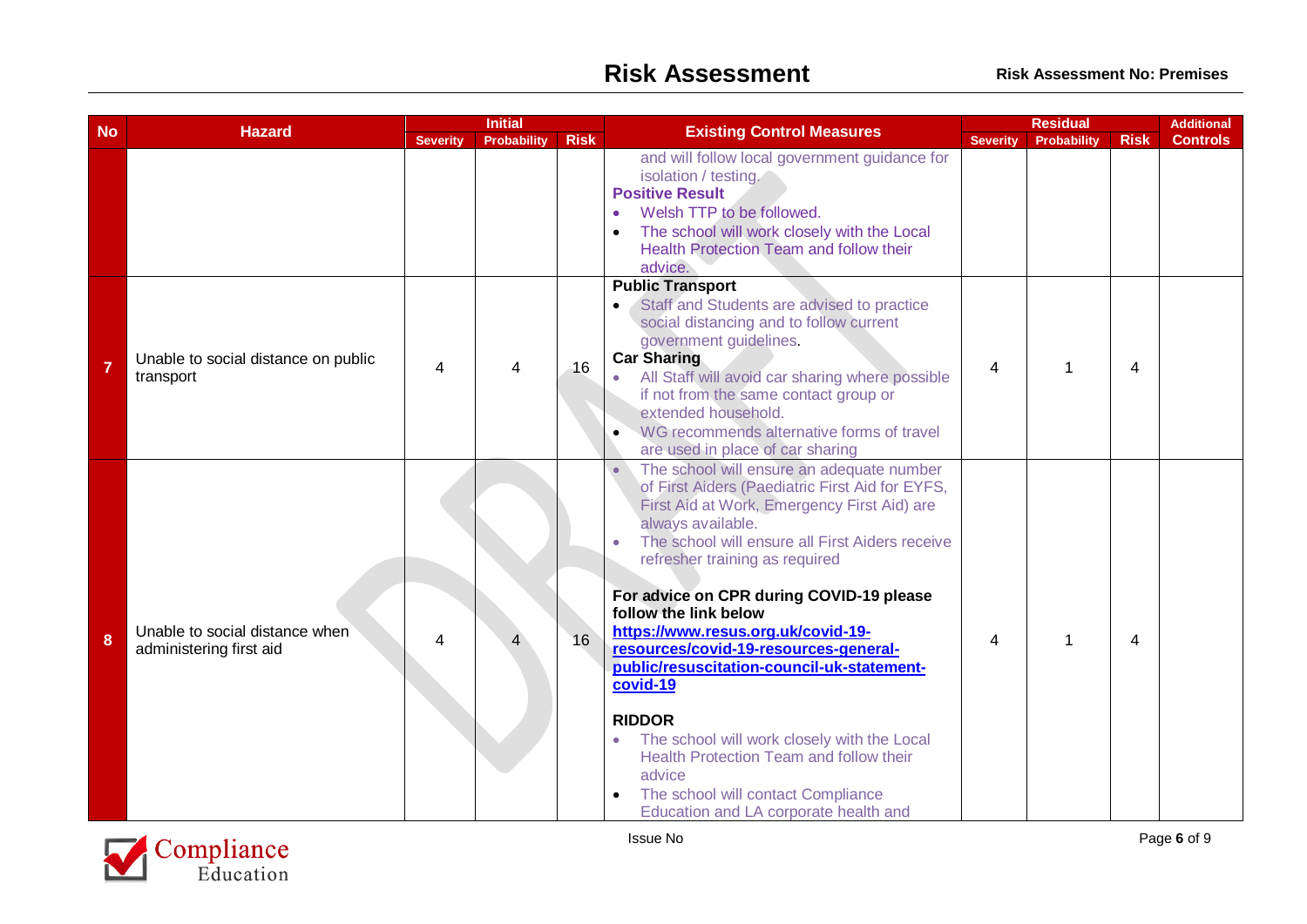|           |                                  |                 | <b>Initial</b>     |                 |                                                                                                                                                                                                                                                                                                                                                                                                                                                                                                                                                                                                                                                                                                                                                                                    | <b>Residual</b>          |             |             | <b>Additional</b>                                                    |
|-----------|----------------------------------|-----------------|--------------------|-----------------|------------------------------------------------------------------------------------------------------------------------------------------------------------------------------------------------------------------------------------------------------------------------------------------------------------------------------------------------------------------------------------------------------------------------------------------------------------------------------------------------------------------------------------------------------------------------------------------------------------------------------------------------------------------------------------------------------------------------------------------------------------------------------------|--------------------------|-------------|-------------|----------------------------------------------------------------------|
| <b>No</b> | <b>Hazard</b>                    | <b>Severity</b> | <b>Probability</b> | <b>Risk</b>     | <b>Existing Control Measures</b>                                                                                                                                                                                                                                                                                                                                                                                                                                                                                                                                                                                                                                                                                                                                                   | <b>Severity</b>          | Probability | <b>Risk</b> | <b>Controls</b>                                                      |
|           |                                  |                 |                    |                 | safety immediately to report any confirmed<br>Coronavirus cases or serious injuries as it<br>may be necessary to file an HSE RIDDOR<br>report.                                                                                                                                                                                                                                                                                                                                                                                                                                                                                                                                                                                                                                     |                          |             |             |                                                                      |
| 9         | Cleaning                         | 4               | 3                  | 12 <sub>1</sub> | A high standard of cleaning must be<br>maintained<br>Cleaning checklists/records to be kept<br>Additional cleaning should remain where<br>required i.e. where toilets, outdoor/indoor<br>play equipment is being shared by different<br>learning groups<br>PPE is provided for cleaning staff.<br>Staff are trained in the safe use of PPE and<br>$\bullet$<br><b>COSHH</b><br>Cleaners will maintain physical distancing at<br>all times whilst on site<br>The school is cleaned with normal household<br>disinfectant<br>Any contaminated (suspected/confirmed)<br>waste should be double bagged and stored<br>for 72 hours before disposal<br>All spillages of blood, faeces, saliva, vomit,<br>nasal and eye discharges should be cleaned<br>up immediately (always wear PPE). | 4                        |             | 4           | Caretake<br>r to<br>update<br>head<br>weekly<br>on the<br>checklists |
| 10        | <b>Group Activities/ Lessons</b> |                 | 4                  | 16              | Physical Education should take place outside<br>where possible.<br>Where pupils are likely to be in close contact<br>efforts will be made to limit this contact<br>If communal areas are used for group<br>activities/ lessons they should be cleaned<br>down after use.<br>All communal areas in use should remain<br>well ventilated<br>Activities such as singing should be carried<br>out following latest government guidance/<br>risk assessment                                                                                                                                                                                                                                                                                                                             | $\overline{\mathcal{A}}$ | 2           | 8           |                                                                      |

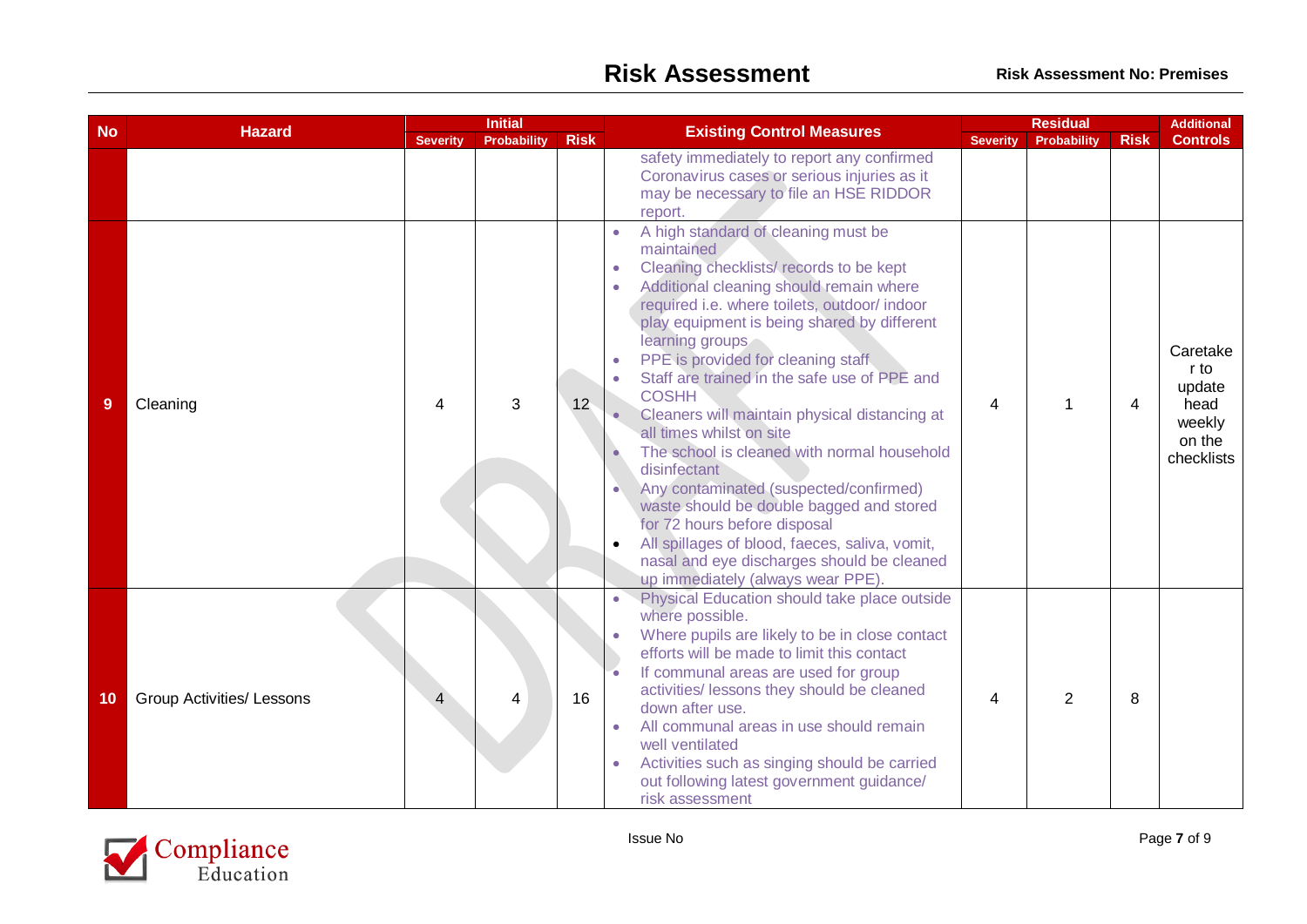| <b>No</b> |                                                                |                 | <b>Initial</b>     |             |                                                                                                                                                                                                                                                                                                                                           |                 | <b>Residual</b>    |             | <b>Additional</b> |
|-----------|----------------------------------------------------------------|-----------------|--------------------|-------------|-------------------------------------------------------------------------------------------------------------------------------------------------------------------------------------------------------------------------------------------------------------------------------------------------------------------------------------------|-----------------|--------------------|-------------|-------------------|
|           | <b>Hazard</b>                                                  | <b>Severity</b> | <b>Probability</b> | <b>Risk</b> | <b>Existing Control Measures</b>                                                                                                                                                                                                                                                                                                          | <b>Severity</b> | <b>Probability</b> | <b>Risk</b> | <b>Controls</b>   |
|           |                                                                |                 |                    |             | Pupils will attend in PE kit for their<br>$\bullet$<br>designated PE day, this will eliminate the<br>need for changing rooms                                                                                                                                                                                                              |                 |                    |             |                   |
| 11        | Coronavirus spread from one country<br>to another              | 4               | 4                  | 16          | Welsh government guidance will be followed<br>by staff and pupils returning from outside of<br>the UK                                                                                                                                                                                                                                     | 4               |                    | 4           |                   |
| 12        | Staff/Pupils at increased risk<br>(ECV/BAME/Expectant Mothers) | 5               | 4                  | 20          | Staff/ pupils from these categories may<br>$\bullet$<br>attend the workplace/school as long as they<br>are able to follow current control measures in<br>place<br>Where necessary individual risk<br>assessments will be carried out<br>Staff/ students to follow advise given to them<br>$\bullet$ .<br>by their GP/Medical professional | 5               | っ                  | 10          |                   |
| 13        | <b>Educational visits</b>                                      | 3               | 3                  | 9           | Visits will take place inline with current threat<br>level<br>RA will be requested from external<br>sites/transport companies.                                                                                                                                                                                                            | 3               |                    | 6           |                   |
|           |                                                                |                 |                    |             |                                                                                                                                                                                                                                                                                                                                           |                 |                    |             |                   |

|           | <b>ACTION ARISING FROM RISK ASSESSMENT</b> |                         |                           |                    |                                 |  |  |  |  |  |  |  |
|-----------|--------------------------------------------|-------------------------|---------------------------|--------------------|---------------------------------|--|--|--|--|--|--|--|
| <b>No</b> | <b>Risk</b><br><b>Rating</b>               | <b>Action Required:</b> | Person (s)<br>Responsible | <b>Target Date</b> | <b>Date</b><br><b>Completed</b> |  |  |  |  |  |  |  |
|           |                                            |                         |                           |                    |                                 |  |  |  |  |  |  |  |